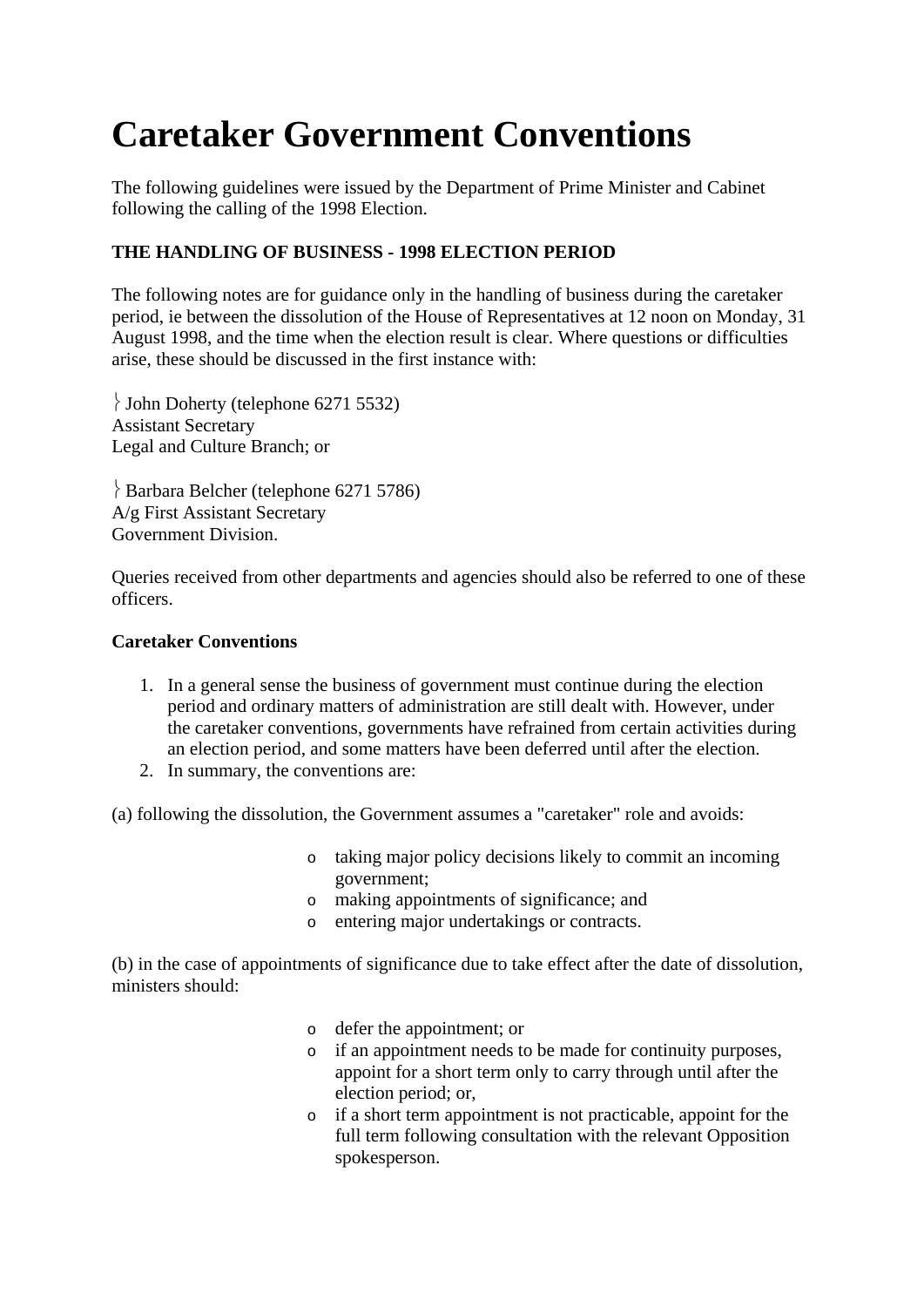(c) some government advertising campaigns may need to be suspended or curtailed depending on the nature of the campaign.

(d) consultation by the Opposition with departmental officers should be consistent with the guidelines in Attachment A (that form part of the tabled *Guidelines for Official Witnesses Before Parliamentary Committees and Related Matters*).

(e) particular cases where ministers may be in doubt on the application of the caretaker conventions should be raised by the minister with the Prime Minister's office.

3. In relation to the foregoing, any proposals, including borderline cases, which may involve new policy initiatives or appointments should be raised in the first instance with John Doherty or Barbara Belcher. To ensure consistency of approach, officers should take particular care to refer queries from other departments and agencies on these matters to one of those two officers. A general description of the application of the caretaker conventions is contained in the department's 1986-87 annual report (pp 39-44). Note also that the *Guidelines on Official Conduct of Commonwealth Public Servants*<sup>1</sup> deal with the position of public servants and the Government during the pre-election period (chapter 1, page 11).

#### **Correspondence**

- 4. In the case of external correspondence, the general principle is that correspondence should be answered now rather than left to accumulate. Correspondence which would normally be signed by the Prime Minister, and because of its contents or the office held by the correspondent, should not be signed by officials, may be signed by a Minister Assisting or the Parliamentary Secretary. Such correspondence should be kept to a minimum and channeled through Myra Croke, Senior Adviser, Parliamentary and Government Branch.
- 5. Replies simply explaining previous government action can be signed by Malcolm Hazell in the Prime Minister's office, or a departmental officer, depending on the level of signature required. In all cases where no issue of policy arises (for example, in relation to the preparation of replies to routine incoming correspondence), departmental replies should be prepared.
- 6. Replies should not assume that the Government will or will not be returned to office and must not commit the Government to post-election action. Any necessary reference to post-election action should be in terms of the "incoming government". After the dissolution it may be appropriate in occasional circumstances to include a sentence along the lines of:

"The matter you raised is one that will be taken up with the incoming government."

7. Letters that require replies explaining government policy should either be referred to the relevant minister for reply or replied to substantively without committing the Government to post-election action or implying that the policy will continue if the Government is re-elected. It is not sufficient merely to say that the matters is one for the incoming government, although the substantive reply may contain these words to avoid any implication of continuing policy.

## **Tabling of and Responses to Reports**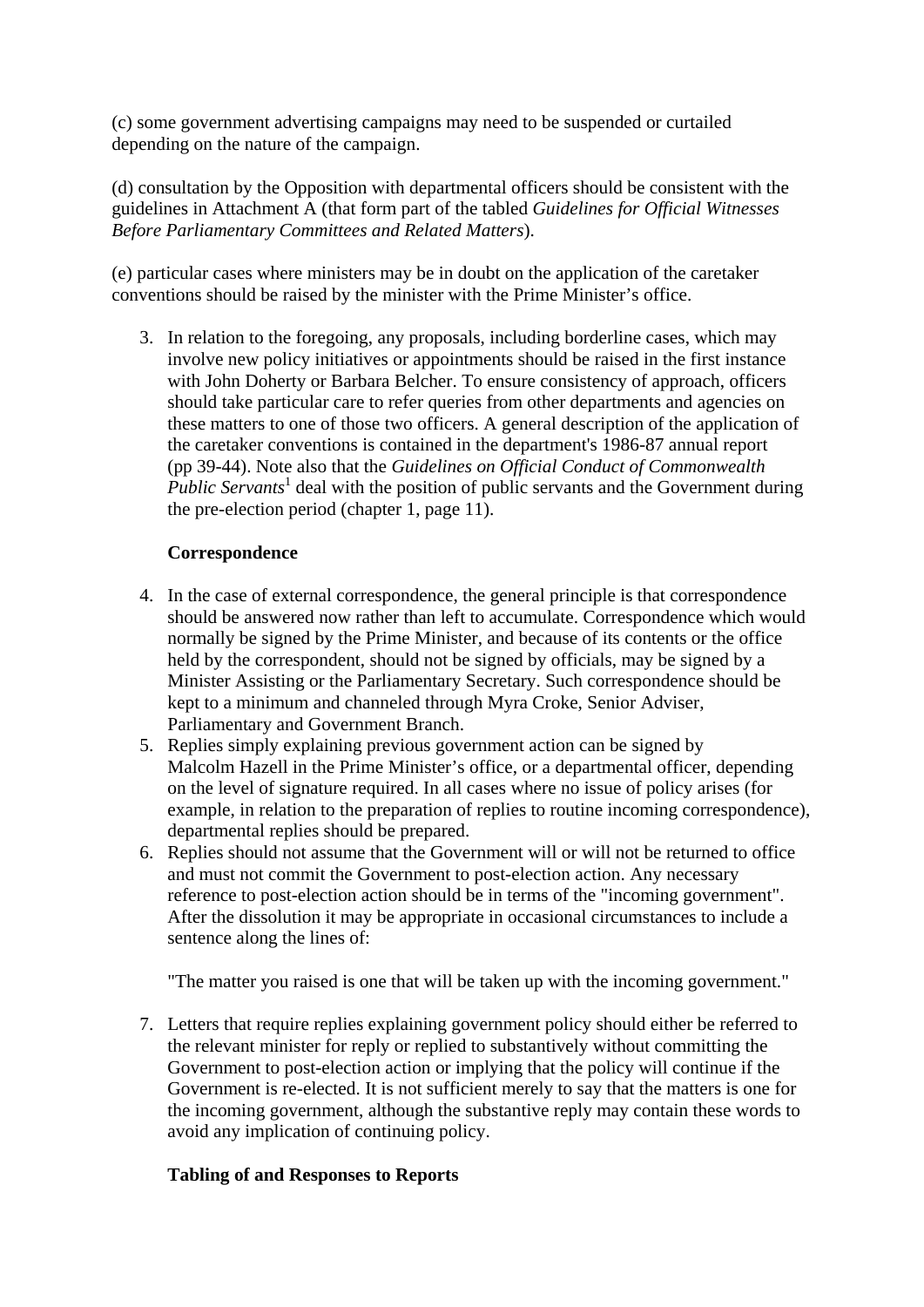- 8. Responses to outstanding parliamentary committee reports are to be taken up with the incoming government. Departments should, however, undertake as much ground work and consultation at the departmental level as appropriate during the caretaker period so they are in a position to provide early advice to the incoming government.
- 9. Reports of an administrative nature, eg annual reports, can be tabled out of session during the caretaker period. Where a report contains information that is likely to be controversial, tabling should be delayed until after the caretaker period.

#### **Forms of Address**

- 10. To avoid confusion, and as a matter of courtesy, members of the House of Representatives who are standing for re-election should continue to be addressed as "MP" until it is known whether they have been re-elected. Newly elected members should be addressed as "MP" as soon as it is known they are elected. Members who are not standing for re-election should not be addressed as "MP" following the dissolution of the House of Representatives. The Parliamentary and Government Branch and the Ministerial Correspondence Unit will be able to provide advice on which Members are not seeking re-election.
- 11. The same rules apply to senators for the Northern Territory and the Australian Capital Territory, with the exception that retiring Territory senators may continue to be addressed as "Senator" up until election day.
- 12. Different rules apply to senators for the States. State senators who are facing election (the election is for half the Senate) will continue in office at least until 30 June 1999 and should continue to be addressed as "Senator".
- 13. Senators who resign before the election (for example, to contest a House of Representatives seat) should not be addressed as "Senator" from the date that nominations for the House of Representatives close (Thursday, 10 September 1998). Paragraph 11 above applies to them if they are elected to the House of Representatives.

#### **Publications and Internet Websites**

14. Any programmes for distributing publications or pamphlets should be reviewed at the commencement of the caretaker period in accordance with the guidance outlined in Attachment B. These policies are aimed at avoiding unnecessary controversy over the distribution of material, which may be seen as political. Care also needs to be exercised about the content of information displayed on Internet websites maintained at Commonwealth expense. The relevant principles are outlined in Attachment C.

## **Political Participation by Officers**

- 15. The attention of officers is drawn to the *Guidelines on Official Conduct of*  Commonwealth Public Servants<sup>1</sup>, particularly the sections on "Participating in Political Activities" (chapter 6) and "Use of Official Facilities" (chapter 10). Attachment D provides guidance on the use of departmental premises for electioneering.
- 16. Officers should ensure that no use is made of official facilities for promotion of a political party. Distribution of literature purporting to represent the views of a political party in the forthcoming election is not permitted within the precincts of this building.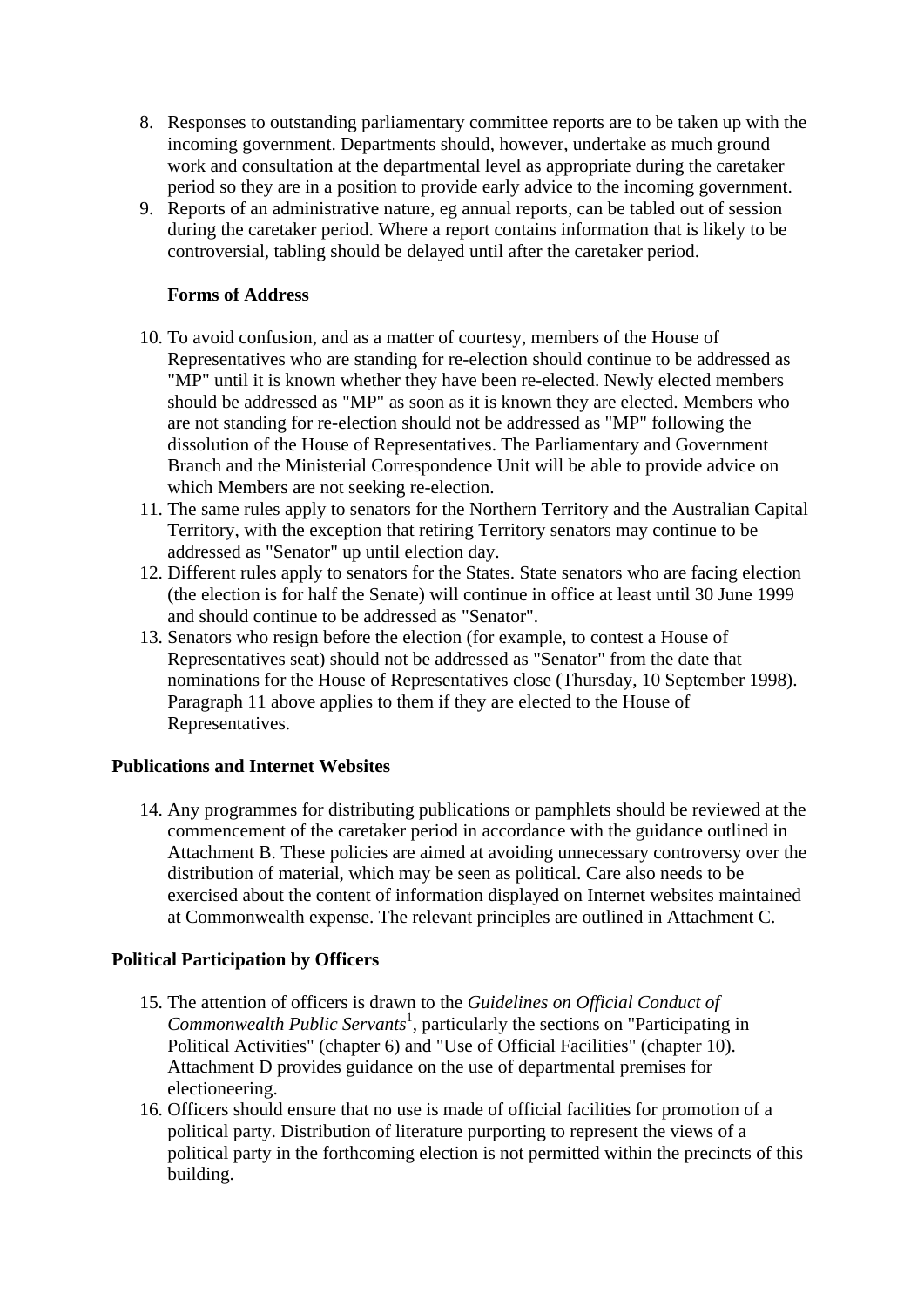## **Departmental Liaison Officers**

17. Departmental Liaison Officers are provided by departments to assist ministers' offices with necessary liaison work. Insofar as there is ongoing work of that kind for them during the campaign they may remain with ministers' offices. They are, however, public servants and not Members of Parliament (Staff) Act employees. As such, it is important that they understand that their duties do not extend to assisting in ways which could lead to allegations that public servants are being employed for party political purposes.

## **Requests from Ministers' Offices for Material**

- 18. Material relating to the day to day business of government is supplied to ministers in the usual way. Requests for factual material, including factual material to be incorporated in speeches, are also met.
- 19. Relevant guidelines can be found in the section on "Public Servants and the Government during the pre-election period" (chapter 1) in the *Guidelines on Official*  Conduct of Commonwealth Public Servants<sup>1</sup>.
- 20. It has been established practice that relevant departments may be asked to cost government and opposition policy proposals. Since the passage of the *Charter of Budget Honesty Act 1998*, there is a new framework for the costing by the Departments of the Treasury and Finance and Administration of Government and Opposition election commitments. The framework applies only to those two departments and only in relation to the commitments of the Government and Opposition. A more detailed description of the implications of the Charter is in Attachment E.

## **Caretaker Conventions relating to Cabinet Papers**

- 21. In relation to Cabinet records, successive governments have followed the convention that such papers are confidential to the government that created them and access to them by succeeding governments drawn from different political parties would not normally be given.
- 22. Consistent with this and against the background of the need to give the necessary assurance to the Government about the custody of its papers, all Cabinet papers, including Cabinet files, Submissions, Memorandums, Minutes, Business Lists and Notebooks are to be returned to the Cabinet Secretariat, as soon as possible. All such papers are to be in the custody of the Cabinet Secretariat by close of business on Monday, 14 September 1998. Where an officer then requires access before polling day, approval should be sought from Tim Hainsworth, Cabinet Secretariat (telephone 6271 5318), to whom any other enquiries regarding Cabinet documents should be directed.
- 23. Similar arrangements are to apply to draft Cabinet documents including Draft Cabinet Document files.

#### **Material for the Prime Minister**

24. From now on, only material of the highest priority or material specifically requested by the Prime Minister should be forwarded to him. In all cases, it must be channeled through Myra Croke who will obtain the necessary clearance from the Secretary, the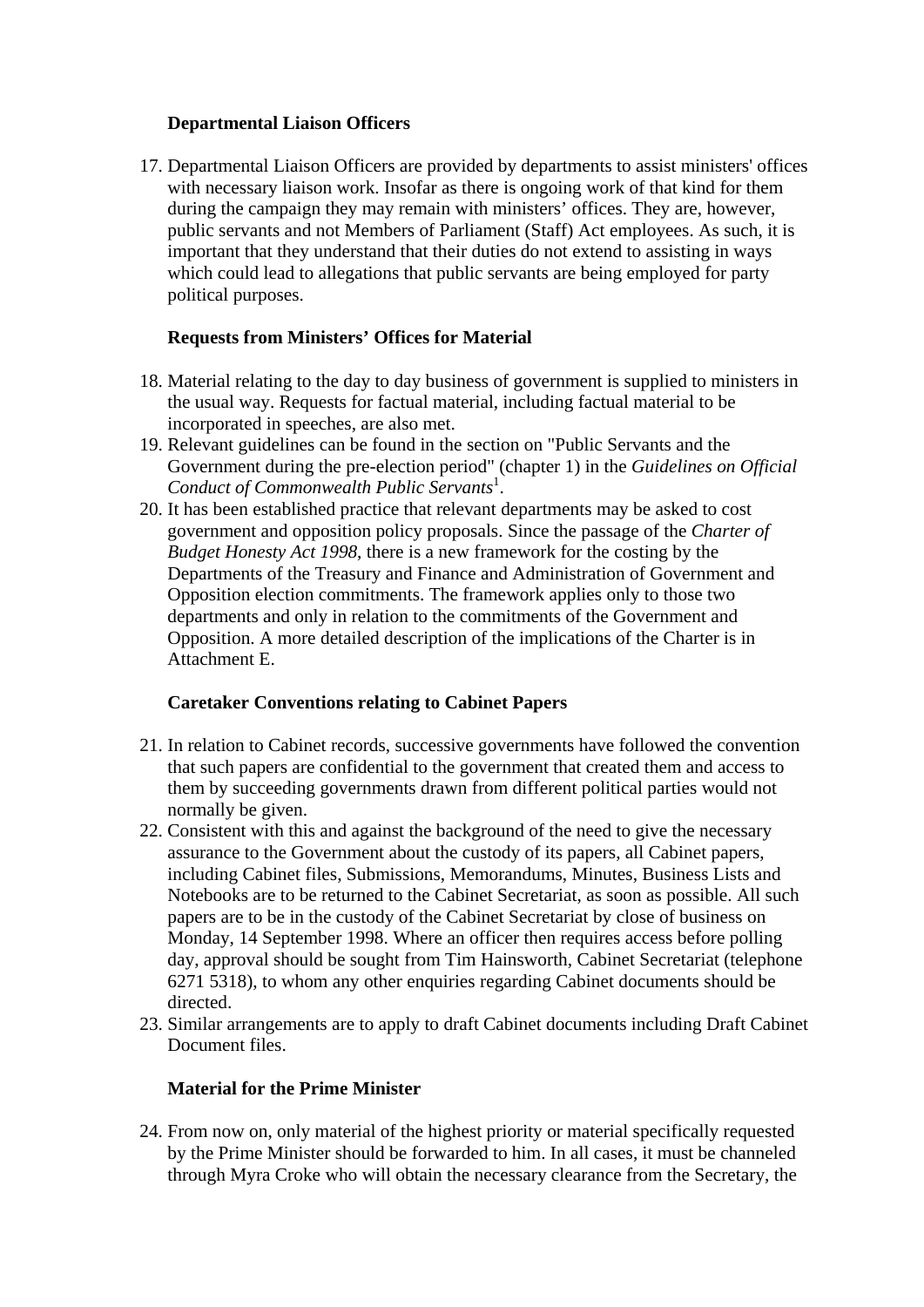Acting Secretary or from one of the Executive Co-ordinators. If urgent material is sent directly to the Prime Minister, a copy must be sent to the Prime Minister's office in Canberra.

 M W Moore-Wilton **Secretary** 

30 August, 1998

## **Attachment A**

## **GUIDELINES FOR PRE-ELECTION CONSULTATION WITH THE OPPOSITION**

(i) The pre-election period is to date from three months prior to the expiry of the House of Representatives or the date of announcement of the House of Representatives election, whichever date comes first. It does not apply in respect of Senate elections only.

(ii) Under the special arrangement, shadow ministers may be given approval to have discussions with appropriate officials of government departments. Party leaders may have other Members of Parliament or their staff members present. A departmental Secretary may have other officials present.

(iii) The procedure will be initiated by the relevant Opposition spokesperson making a request of the minister concerned, who is to notify the Prime Minister of the request and whether it has been agreed.

(iv) The discussions will be at the initiative of the non-government parties, not officials. Officials will inform their ministers when the discussions are taking place.

(v) Officials will not be authorized to discuss government policies or to give opinions on matters of a party political nature. The subject matter of the discussions would relate to the machinery of government and administration. The discussions may include the administrative and technical practicalities and procedures involved in implementation of policies proposed by the non-government parties. If the Opposition representatives raised matters which, in the judgement of the officials, sought information on government policies or sought expressions of opinion on alternative policies, the officials would suggest that the matter be raised with the minister.

(vi) The detailed substance of the discussions will be confidential but ministers will be entitled to seek from officials general information on whether the discussions kept within the agreed purposes.

## **Attachment B**

## **INFORMATION CAMPAIGNS DURING THE ELECTION PERIOD**

The relevant legislation governing the conduct of information campaigns during the election period is: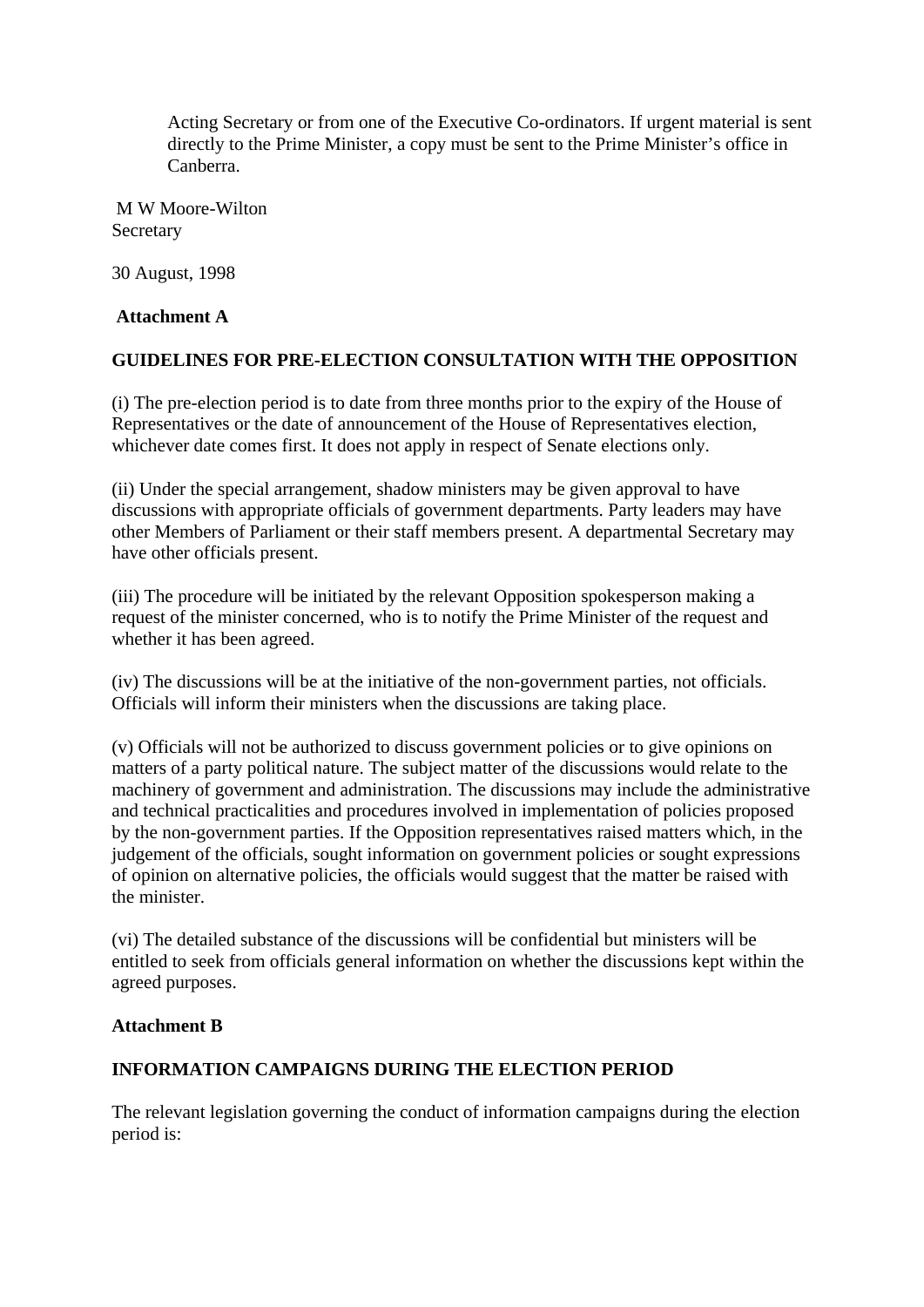- the *Broadcasting Services Act 1992*, section 42, for radio and television broadcasts; and
- the *Electoral Act 1918*, section 328, for printed material.

In broad terms, the legislation requires authorisation details to be provided with any advertisement or literature which is actively distributed and contains material likely to affect voting in an election. In general, Departments should discontinue campaigns to distribute such material during the caretaker period.

## **For paid advertising on radio, TV or newspapers (including inserts)**

- In general, the Ministerial Committee on Government Communications (MCGC) will have approved all advertising campaigns.
- In accordance with previous practice, the Office of Government Information and Advertising (OGIA) in the Department of Finance and Administration and PM&C will review all campaigns at the commencement of the caretaker period and provide a recommendation on those campaigns which should cease, continue or be placed on hold until after the election.
- Bipartisan agreement will be sought for those campaigns which are to continue.
- Generally, the types of campaign that do continue are those of a clear community benefit, such as Defence Force recruitment or public health campaigns.

#### **For printed material (other than advertising)**

 Departments and agencies should review arrangements for distribution of printed material at the beginning of the election period and avoid active distribution (for example, bulk mail out) of any material which is likely to affect voting during the caretaker period. Passive display and distribution (for example, in an agency's offices or in response to individual requests) can continue.

For further information contact the Office of Government Information and Advertising on (02) 6263 3486

#### **Attachment C**

## **INTERNET AND ELECTRONIC COMMUNICATION ISSUES IN CARETAKER PERIOD**

The following information should be taken as a broad guide only, as individual departments have adopted different arrangements for what is placed on departmental websites, ministerial websites and electronic bulletin boards. Individual issues should be addressed on a commonsense basis, having regard to the principles underlying the caretaker conventions and the general directions indicated below.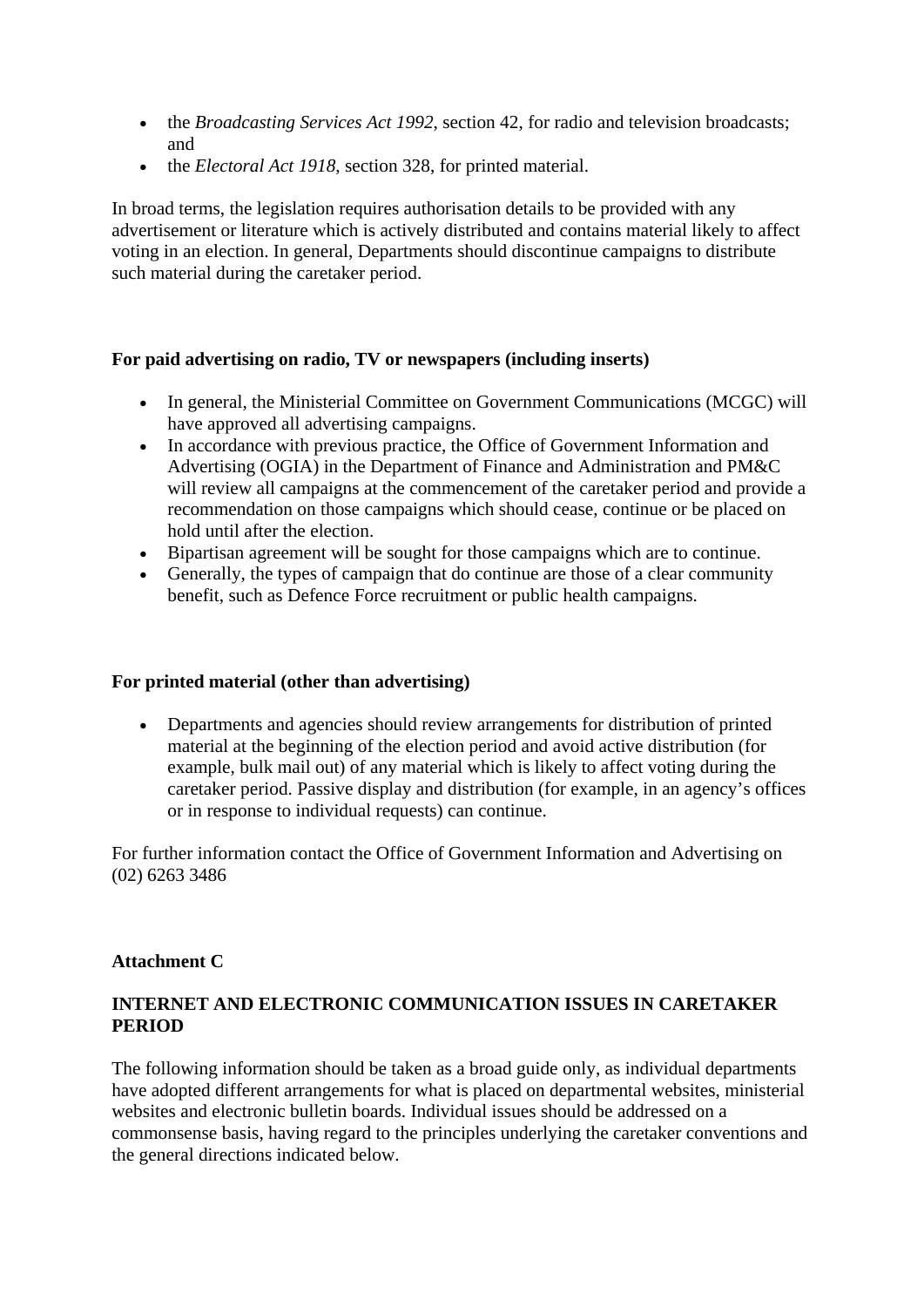## **Ministerial websites**

 Where a department currently maintains, or funds the maintenance of, the minister's website, that should continue, but only matters of existing ministerial/government policy should be placed on the website **by the department**.

(i) The following material should not be added to the minister's homepage by the department:

(a) future policies, election commitments and how-to-vote material; or

a. political media releases, speeches or transcripts of interviews that include criticism of opponents, promote the government or its policies generally, or pursue an argument arising in the campaign.

(ii) Purely factual material, including costings prepared and published under the Charter of Budget Honesty Act, would appropriately be added to the website by the department.

(iii) The following material may be retained on the minister's website:

(a) any material placed on the minister's homepage before the caretaker period (this material should not be up-dated by the department to reflect developments during the campaign unless the updates are purely factual and relate to existing policy); and

(b) links between the minister's website and the department's website.

(iv) Consideration might be given to indicating on ministerial websites that election-related material is not being placed on the site and that the websites of political parties can be checked for further information (note that ministers may add material to their website, subject to the limitations set out below). The address of the website of the minister's Party, or a link to that website may be given.

 Ministers and ministerial staff may add any material, in addition to factual information on existing policies, to the minister's website provided that:

(i) there is no cost to the Commonwealth for the addition of the material; and

(ii) a disclaimer is added to the effect that, since the commencement of the caretaker period, the maintenance of the website has become the responsibility of the minister or minister's staff, rather than being with the public service.

 Where a minister's website is personal, and not maintained by the department, a disclaimer should be placed on the website to avoid assumptions that Commonwealth resources are being used to communicate political material.

## **Departmental websites**

 Ongoing portfolio-related announcements may be placed on the departmental website if that is the usual practice.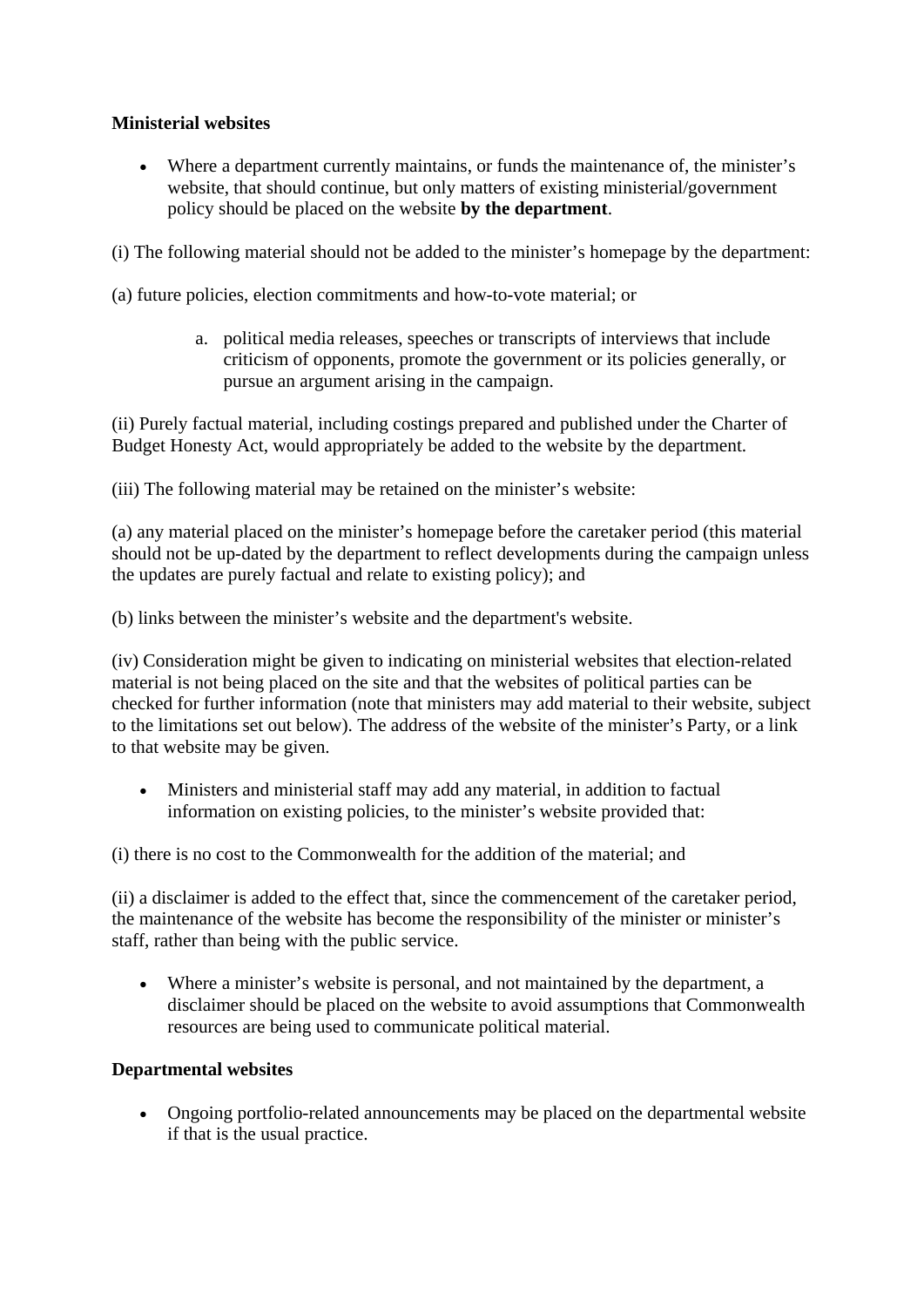- Definition of "portfolio-related" will require judgement within each department, but PM&C guidance distinguishes between election promises (not to be placed on the departmental website) and a press release giving information on an event or decision relevant to existing government policy.
- Purely factual material, including costings prepared and published under the Charter of Budget Honesty Act, would appropriately be placed on the website.
- Information on existing policies would normally be acceptable, including material promoting an existing programme unless it included attacks on opponents or other political material.
- Material on the website before the commencement of the caretaker period would in most cases remain. Exceptions might be recent ministerial statements that criticised the Opposition, not on an individual policy issue, but in broad and strong terms.
- Any material on the website, including the wording on icons and links, that is not portfolio-related and purely factual should be removed.

#### **Electronic Bulletin Boards and E-mail**

- Departments should ensure that any electronic bulletin boards and E-mail systems provided by the Department for staff are not used to publish political material. The objectives are to avoid disharmony in the workplace and any perception that official facilities are available for use for partisan purposes.
- Material from political parties and how-to-vote material, whether produced by a union, a church or any other organisation should not be displayed.

 The Public Service Commissioner's *Guidelines on Official Conduct of Commonwealth*  Public Servants<sup>1</sup> as they relate to displaying of political material also provide guidance to staff.

#### **Attachment D**

#### **USE OF DEPARTMENTAL PREMISES FOR ELECTIONEERING**

There may be occasions where public service premises can appropriately be used by political parties for public events, such as media conferences, or where they are the obvious place for a function (for example, the opening of a building by a minister or parliamentary secretary). In the latter case, it would generally be appropriate for the Opposition member or candidate to be given the opportunity to be present.

While there should be no difficulty, therefore, with the responsible use, by all parties campaigning in an election, of premises that are normally open to the public, it is most important during an election campaign that public servants not become caught up with party political activity. For that reason, it is not appropriate that use of premises extend to such activities as engaging public servants in political dialogue, or using public servants for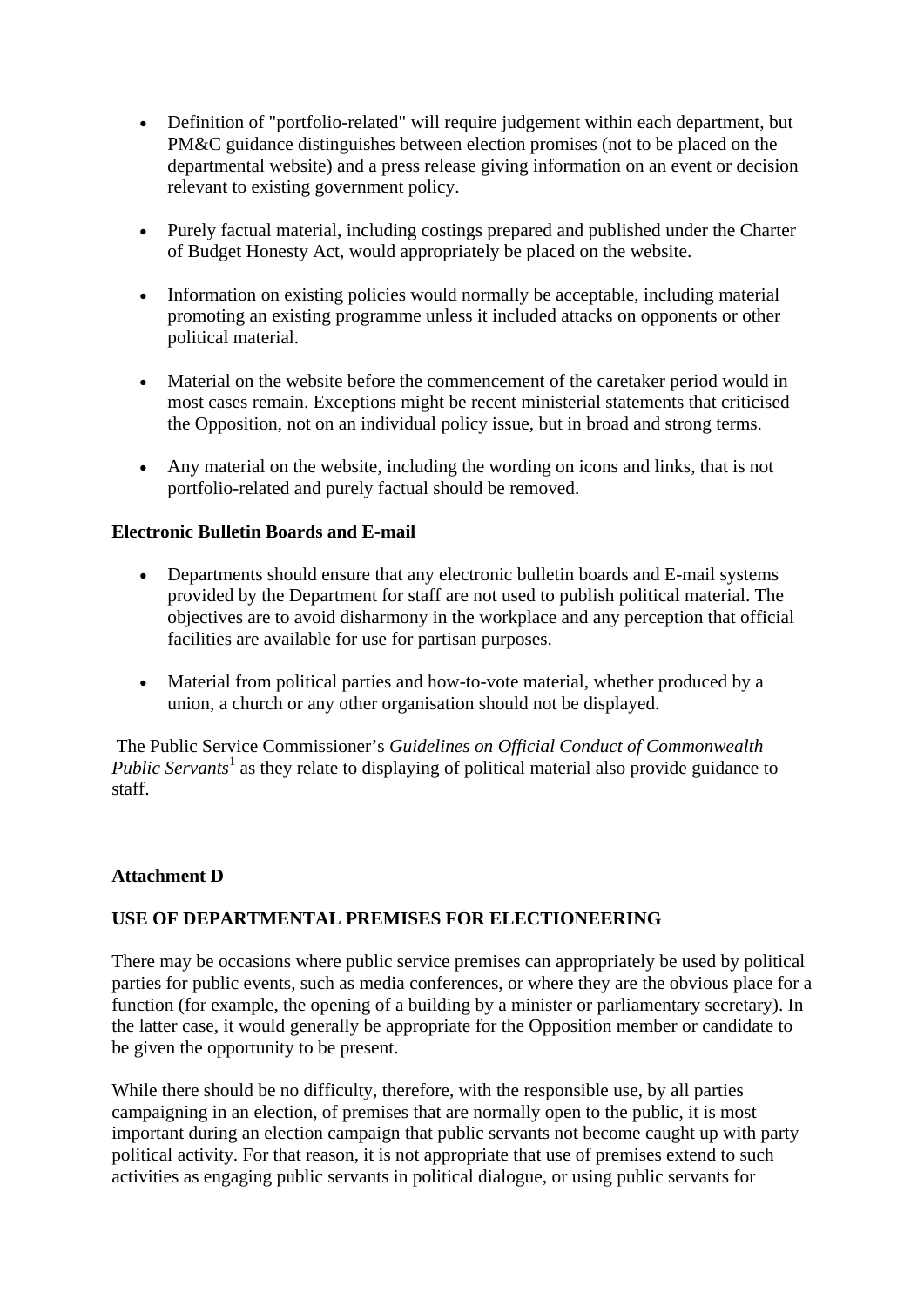logistical support for political functions. Nor, of course, should use of premises unreasonably disrupt the normal operations of the offices concerned.

Ministerial visits to departments for consultations would, of course, be in order for the conduct of routine government business, in accordance with the caretaker conventions.

#### **Attachment E**

#### **CHARTER OF BUDGET HONESTY: IMPLICATIONS FOR PORTFOLIOS**

The Charter of Budget Honesty was enacted by Parliament on 25 March 1998 to improve fiscal outcomes through greater fiscal discipline, transparency and accountability.

The Charter of Budget Honesty requires the preparation and public release of a Pre-Election Economic and Fiscal Outlook Report. It also provides a framework for the costing of Government and Opposition election commitments.

#### **Pre-Election Economic and Fiscal Outlook Report**

When a general election is called, the Secretaries of the Departments of the Treasury and Finance and Administration are required to release publicly a Pre-Election Economic and Fiscal Outlook Report within 10 days of the issue of the writs for the election.

The report will include updated budget estimates and the risks to the fiscal outlook. Accordingly, all spending decisions and commitments made by the Government will be made public before the election, as will all material fiscal risks.

To assist the Secretaries in their task, the Treasurer and the Minister for Finance and Administration are required to disclose to the responsible Secretaries details of any Government decision or any circumstance that the Ministers know about that has fiscal or economic implications and about which the responsible Secretaries could not be expected to know.

Commonwealth bodies are obliged to comply with any request made by the Secretaries for information to be used in the preparation of the report, unless this contravenes another Commonwealth law.

#### **Costings of Election Commitments covered by the Charter**

During the caretaker period for a general election, the Prime Minister or the Leader of the Opposition may request the Secretaries of the Departments of the Treasury and Finance and Administration to prepare costings of their respective publicly announced policies. The Prime Minister can ask only for costings of the Government's publicly announced policies and the